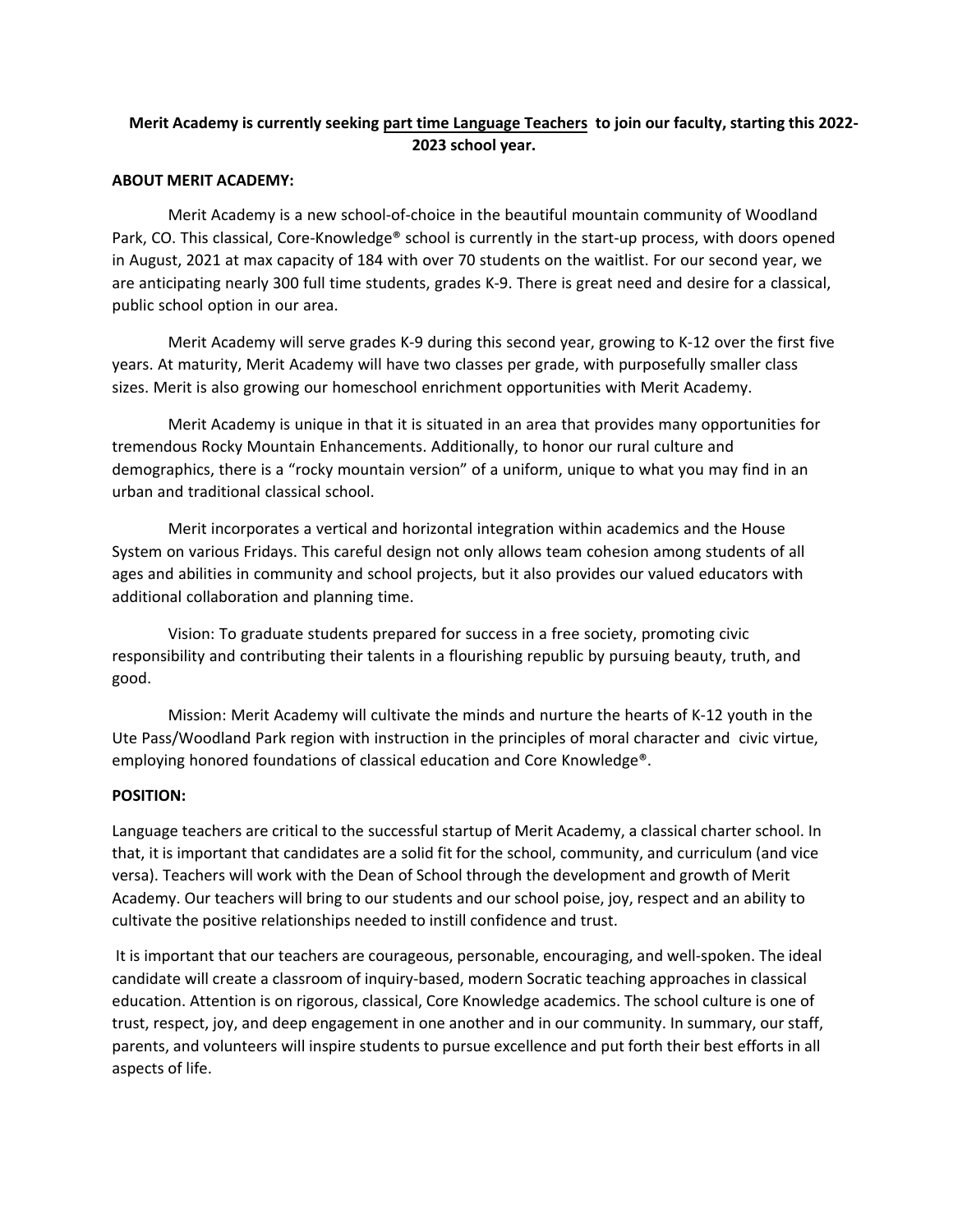The ideal candidates will embrace the "rocky mountain version" of traditional-classical education that makes Merit Academy unique. These language will be subject matter experts in their respective fields of Russian, French, or German (or multiple languages, if qualified!)

Specific job duties, responsibilities & qualifications will be established further. Currently, the enhancement-coach positions are part time and will be paid on stipend, based on additional offerings during block scheduling.

# **DUTIES & RESPONSIBILITIES:**

- Provide instruction in music to Upper Level students
- Further develop the Upper Level choirs and introduce instrumental curriculum to students
- Understands child growth and development, incorporates that knowledge in planning and implementation of curriculum for best retention and comprehension
- Identifies with and adheres to the vision of Merit Academy and our principles of classical education
- Convey knowledge to students, meet each child's academic needs in collaboration with the academic team
- Implements curriculum and instruction in a matter consistent with Merit Academy
- Support discipline procedures, including requiring students be respectful of teachers, staff, and volunteers
- Provide clear expectations and effectively redirect misbehavior
- Evaluate each student's progress on a regular basis and communicate this progress to the student, parents, academic team and Deans.
- Cultivate the fundamental virtues of Merit Academy
- Works with Dean of Academics in student performance assessments, and achievement of student and professional objectives

# **QUALITIES & CHARACTERISTICS:**

- Professional and empathetic when dealing with concerns of parents, families and fellow staff
- Moral character, acts with integrity and wisdom.
- Holds a conviction and dedication to school choice and Merit's vision and mission.
- Emboldens students, parents, and associated volunteers to love learning, embrace our virtues, and promote a life of responsible citizenship in a flourishing republic.
- Engenders trust and assurances in others through effective, personable communication, kindness and community involvement, behavior, and outreach.

### **KNOWLEDGE & SKILLS:**

- Ability to relate to students and an appreciation of their curiosity, desire for understanding, and age-appropriate levels of fun and interaction
- Contributes to a collegial faculty throughout the school
- A commitment to Core Knowledge®, classical education, school choice, and the positive contributive culture of Merit Academy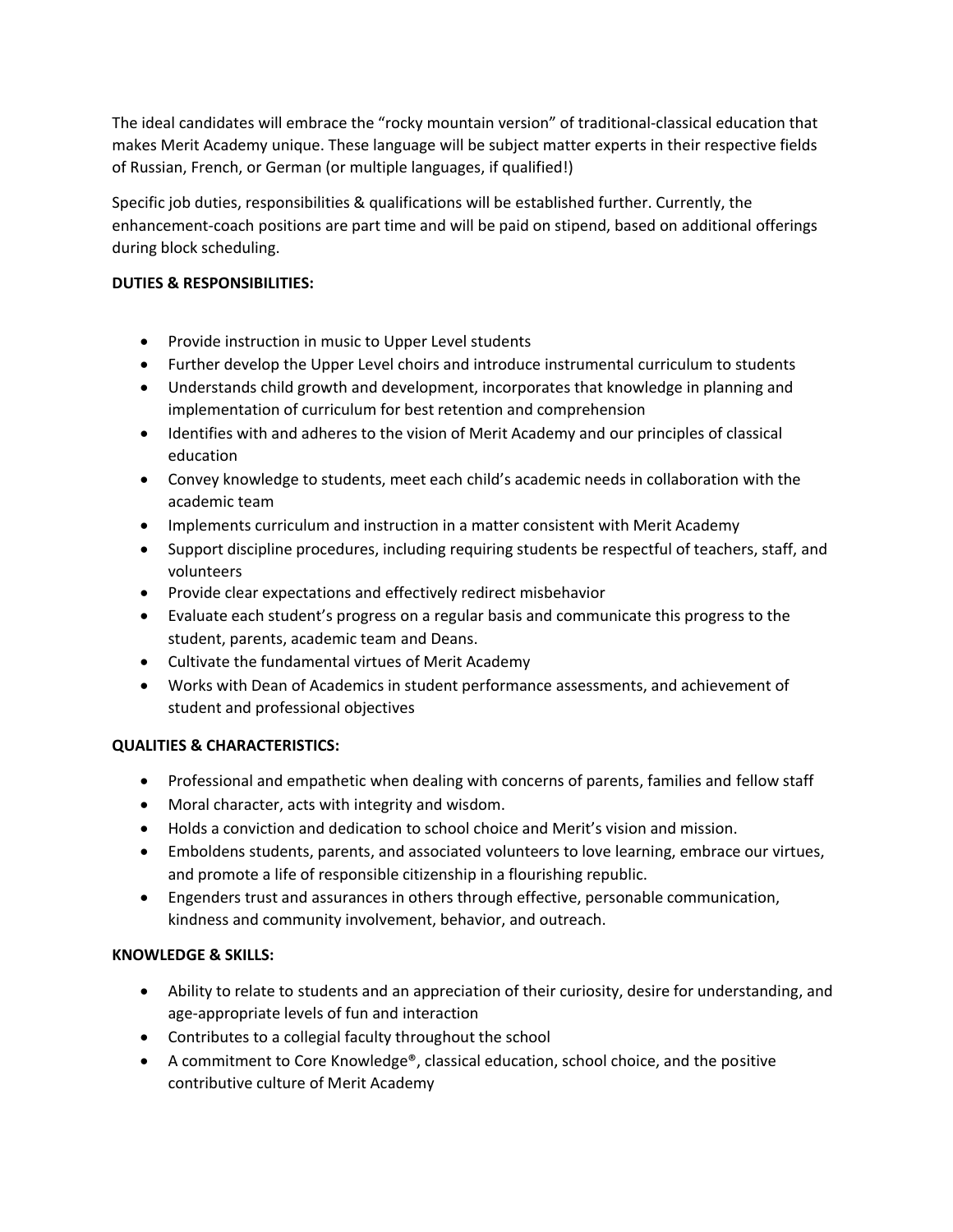- Understanding of classical education, and classical education's history and foundation within Western civilization
- Incorporate various student performance assessment tools to ensure student and school performance objectives are met
- Able to communicate with poise, winsomeness, kindness, and humility
- Ability and desire to learn and master student performance tools and requirements, professional development opportunities, and typical practices in an independent school

## **REQUIRED QUALIFICATIONS:**

- Fluency in understanding of French, German, and/or Russian languages
- Bachelor's degree or higher
- Must love working with students while managing the class
- An understanding of charter schools or other schools-of-choice
- Works well with students, staff, and parents
- Enthusiastic about and able to teach with inquiry-based strategies, projects of learning, fitted to each student's ability
- Conviction in Merit Academy's vision, mission and in a classical, liberal arts education
- Ability to maintain classroom decorum
- Strength of character
- Desire for professional development, growth and mentorship

### **REPORTING STRUCTURE:**

Reports to the Dean of Schools. Works side-by-side with teachers, counselor, specialists, and additional staff.

### **PAY & BENEFITS:**

There are 164 contact days and 13 in-service days for teachers. This position requires approx 2.5 hours a day, three days a week, unless available to tech multiple languages (opportunity for extended time increases)

- \$30-\$35/hr
- School holidays and breaks
- Awards for grants

Additional opportunities may be combined to equal a .6FTE, .8FTE or 1.0 FTE position.

### **CONDITIONS OF EMPLOYMENT:**

- Offers of employment are conditional subject to successful background and reference check
- Employees are at-will employees
- As required by the IRCA, employees must be verified as legally eligible to be employed in the United States.